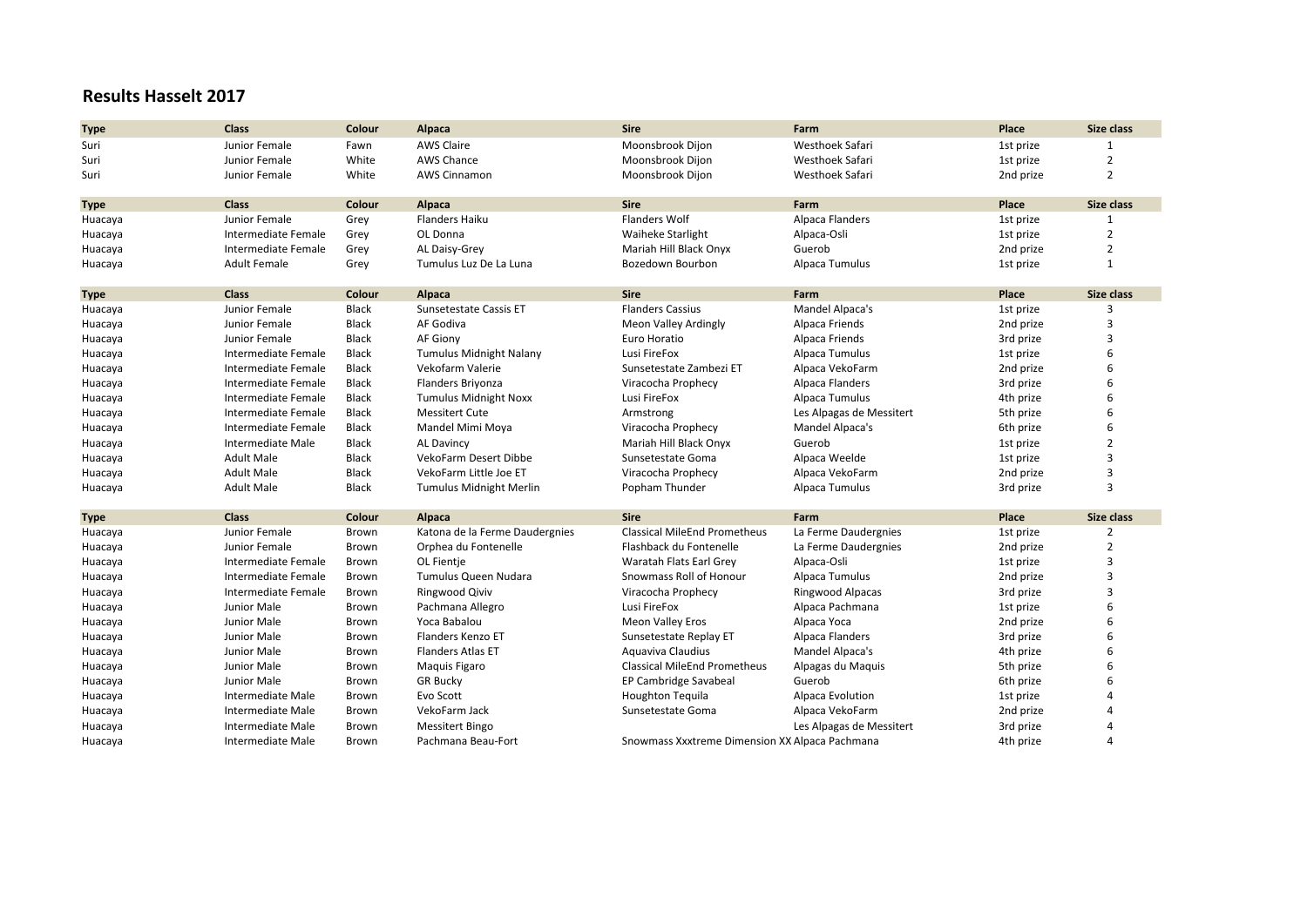| <b>Type</b> | <b>Class</b>        | Colour | Alpaca                     | <b>Sire</b>                         | Farm                     | Place     | Size class     |
|-------------|---------------------|--------|----------------------------|-------------------------------------|--------------------------|-----------|----------------|
| Huacaya     | Junior Female       | Fawn   | VekoFarm Amber             | Sunsetestate Zambezi ET             | Alpaca VekoFarm          | 1st prize |                |
| Huacaya     | Junior Female       | Fawn   | <b>Messitert Eden</b>      | Aguaviva Claudius                   | Les Alpagas de Messitert | 2nd prize | 5              |
| Huacaya     | Junior Female       | Fawn   | Top-line Japonica          | Houghton Tequila                    | Top-Line-Alpacas         | 3rd prize | 5              |
| Huacaya     | Junior Female       | Fawn   | <b>HMF Fire Queen</b>      | Ambersun Fireball                   | High Meadow Farm         | 4th prize | 5              |
| Huacaya     | Junior Female       | Fawn   | AWS Laila                  | Waratah Flats Exodus                | Westhoek Safari          | 5th prize | 5              |
| Huacaya     | Intermediate Female | Fawn   | OL Madonna                 | Waratah Flats Earl Grey             | Alpaca-Osli              | 1st prize | $\overline{2}$ |
| Huacaya     | Intermediate Female | Fawn   | <b>HMF Elana</b>           | Eringa Park Centauri                | High Meadow Farm         | 2nd prize | 2              |
| Huacaya     | <b>Adult Female</b> | Fawn   | Ringwood Pepper            | Viracocha Prophecy                  | MB Investment byba       | 1st prize |                |
| Huacaya     | Junior Male         | Fawn   | Flanders Kasabian ET       | <b>Flanders Cassius</b>             | East Belgium Alpacas     | 1st prize |                |
| Huacaya     | Junior Male         | Fawn   | Maquis Francorchamps       | <b>LMFI Peruvian Best Bet</b>       | Alpagas du Maquis        | 2nd prize |                |
| Huacaya     | Junior Male         | Fawn   | Flanders Kryptonite ET     | <b>Flanders Cassius</b>             | Alpaca Flanders          | 3rd prize |                |
| Huacaya     | Junior Male         | Fawn   | Top-line jaguar            | <b>Houghton Tequila</b>             | Top-Line-Alpacas         | 4th prize | 6              |
| Huacaya     | Junior Male         | Fawn   | <b>AAR Armani</b>          | Three Oaks High Command             | Alpaca Arendonk          | 5th prize |                |
| Huacaya     | Junior Male         | Fawn   | <b>HMF TouchDown</b>       | Ambersun Fireball                   | High Meadow Farm         | 6th prize |                |
| Huacaya     | Intermediate Male   | Fawn   | AWS Jubel                  | <b>Waratah Flats Exodus</b>         | Westhoek Safari          | 1st prize |                |
| Huacaya     | Intermediate Male   | Fawn   | Maguis Echo                | <b>Classical MileEnd Prometheus</b> | Alpagas du Maquis        | 2nd prize |                |
| Huacaya     | Intermediate Male   | Fawn   | <b>Tumulus Naga's Gold</b> | Snowmass Roll of Honour             | Alpaca Tumulus           | 3rd prize |                |
| Huacaya     | Intermediate Male   | Fawn   | Maquis Edouard             | <b>Classical MileEnd Prometheus</b> | Alpagas du Maquis        | 4th prize | 6              |
| Huacaya     | Intermediate Male   | Fawn   | <b>HMF</b> Egano           | Inca Camberley                      | High Meadow Farm         | 5th prize | 6              |
| Huacaya     | Intermediate Male   | Fawn   | Yoca Adam                  | Snowmass Puna Sky                   | Alpaca Yoca              | 6th prize | 6              |
| Huacaya     | <b>Adult Male</b>   | Fawn   | <b>AWS Hades</b>           | Aguaviva Claudius                   | Westhoek Safari          | 1st prize | 1              |
| Huacaya     | Senior Male         | Fawn   | Ambersun Fireball          | Jolimont Warrior                    | High Meadow Farm         | 2nd prize | $\mathbf{1}$   |
| <b>Type</b> | <b>Class</b>        | Colour | <b>Alpaca</b>              | <b>Sire</b>                         | Farm                     | Place     | Size class     |
| Huacaya     | Junior Female       | Beige  | AWS Shira                  | <b>Waratah Flats Exodus</b>         | <b>Westhoek Safari</b>   | 1st prize | 6              |
| Huacaya     | Junior Female       | Beige  | MB Daniela Ryf             | Vekofarm Jandi                      | MB Investment bvba       | 2nd prize | 6              |
| Huacaya     | Junior Female       | Beige  | OL Stacy                   | Waratah Flats Earl Grey             | Alpaca-Osli              | 3rd prize | 6              |
| Huacaya     | Junior Female       | Beige  | <b>ARE Dior</b>            | Meon Valley Eros                    | Alpaca Reckheim          | 4th prize | 6              |
| Huacaya     | Junior Female       | Beige  | OL Faya                    | <b>Waiheke Starlight</b>            | Alpaca-Osli              | 5th prize | 6              |
| Huacaya     | Junior Female       | Beige  | Ringwoord River            | Silverstream Ghost                  | Ringwood Alpacas         | 6th prize | 6              |
| Huacaya     | Junior Male         | Beige  | Top-line Jupiter           | <b>Houghton Tequila</b>             | Top-Line-Alpacas         | 1st prize | 1              |
| Huacaya     | Intermediate Male   | Beige  | <b>VekoFarm Antares</b>    | VekoFarm Jandi                      | Alpaca VekoFarm          | 1st prize | 3              |
| Huacaya     | Intermediate Male   | Beige  | Mandel Eugene              | Aguaviva Claudius                   | Mandel Alpaca's          | 2nd prize | 3              |
| Huacaya     | Intermediate Male   | Beige  | OL Madock                  | Waratah Flats Earl Grev             | Alpaca-Osli              | 3rd prize | 3              |
| Huacaya     | <b>Adult Male</b>   | Beige  | Pachmana Alpha             | Snowshill Barnaby                   | Alpaca Pachmana          | 2nd prize | $\mathbf{1}$   |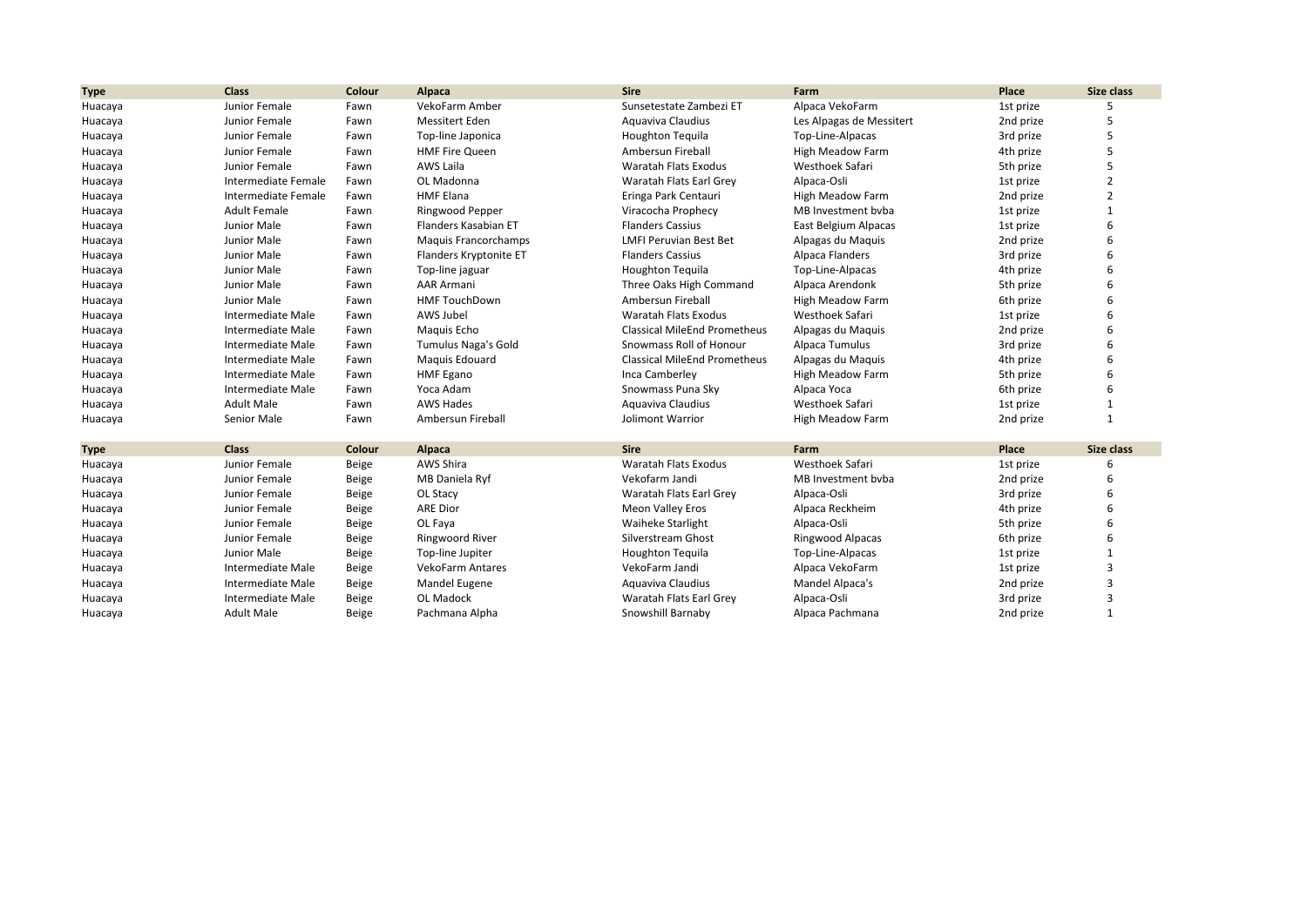| <b>Type</b> | <b>Class</b>        | Colour | Alpaca                    | <b>Sire</b>                   | Farm                 | Place     | Size class     |
|-------------|---------------------|--------|---------------------------|-------------------------------|----------------------|-----------|----------------|
| Huacaya     | Junior Female       | White  | Top-Line Joyce            | <b>Houghton Tequila</b>       | Top-Line-Alpacas     | 1st prize |                |
| Huacaya     | Junior Female       | White  | Flanders Jindra           | Aquaviva Claudius             | Alpaca Flanders      | 2nd prize |                |
| Huacaya     | Junior Female       | White  | AF Gella                  | Small Peru Milo               | Alpaca Friends       | 3rd prize |                |
| Huacaya     | Intermediate Female | White  | Top-Line Juanita          | Top-line Commander Magic      | Top-Line-Alpacas     | 1st prize |                |
| Huacaya     | Intermediate Female | White  | VekoFarm Caroline         | VekoFarm Jandi                | Alpaca VekoFarm      | 2nd prize |                |
| Huacaya     | Intermediate Female | White  | <b>Flanders Nuria</b>     | <b>Flanders Cassius</b>       | Alpaca Flanders      | 3rd prize |                |
| Huacaya     | Intermediate Female | White  | <b>AWE Cinderella</b>     | Aquaviva Claudius             | Alpaca Weelde        | 4th prize |                |
| Huacaya     | Intermediate Female | White  | Ringwood Quiëlla          | Silverstream Ghost            | MB Investment byba   | 5th prize |                |
| Huacaya     | Senior Female       | White  | Flanders Nikè ET          | Aquaviva Claudius             | Alpaca Flanders      | 1st prize |                |
| Huacaya     | Junior Male         | White  | Top-line Juventus         | <b>Top-line Gladiator ET</b>  | Top-Line-Alpacas     | 1st prize |                |
| Huacaya     | Junior Male         | White  | <b>VekoFarm Consul</b>    | VekoFarm Jandi                | Alpaca VekoFarm      | 2nd prize |                |
| Huacaya     | Junior Male         | White  | AWE Don Juan              | CD Fabian                     | Alpaca Weelde        | 3rd prize |                |
| Huacaya     | Junior Male         | White  | Ringwood Rebel            | Silverstream Ghost            | Ringwood Alpacas     | 4th prize |                |
| Huacaya     | Junior Male         | White  | Maguis Fameux Pari        | <b>LMFI Peruvian Best Bet</b> | Alpagas du Maquis    | 5th prize |                |
| Huacaya     | Junior Male         | White  | Ringwood Renegade         | Silverstream Ghost            | Ringwood Alpacas     | 6th prize |                |
| Huacaya     | Intermediate Male   | White  | <b>AWE Romero</b>         | <b>Brabant Kashmir</b>        | Alpaca Weelde        | 1st prize |                |
| Huacaya     | Intermediate Male   | White  | Top-line Juliano          | <b>Houghton Tequila</b>       | top-line-alpacas     | 2nd prize |                |
| Huacaya     | Intermediate Male   | White  | Orion du Fontenelle       | Bozedown Eclipse              | La Ferme Daudergnies | 3rd prize |                |
| Huacaya     | Intermediate Male   | White  | CU Ayko                   | AE Mister President           | Guerob               | 4th prize |                |
| Huacaya     | <b>Adult Male</b>   | White  | <b>Ringwood Prince</b>    | Silverstream Ghost            | Ringwood Alpacas     | 1st prize | 2              |
| Huacaya     | <b>Adult Male</b>   | White  | <b>AWE Avicii</b>         | <b>Brabant Kashmir</b>        | Alpaca Weelde        | 2nd prize | $\overline{2}$ |
| <b>Type</b> | <b>Class</b>        | Colour | Alpaca                    | <b>Sire</b>                   | Farm                 | Place     | Size class     |
| Huacaya     | Junior Female       | Fancy  | SA Infinity               | Inca Excalibur                | SaMi's Alpaca's      | 1st prize |                |
| Huacaya     | Junior Female       | Fancy  | Ringwoord Appaloosa Rain  | Silverstream Ghost            | Ringwood Alpacas     | 2nd prize |                |
| Huacaya     | Intermediate Male   | Fancy  | ARE CC Rider              | Inca Excalibur                | Alpaca Reckheim      | 1st prize |                |
| Huacaya     | <b>Adult Male</b>   | Fancy  | Popham appaloosa Jamboree | Alpaca Stud Masquerade        | La Ferme Daudergnies | 1st prize |                |